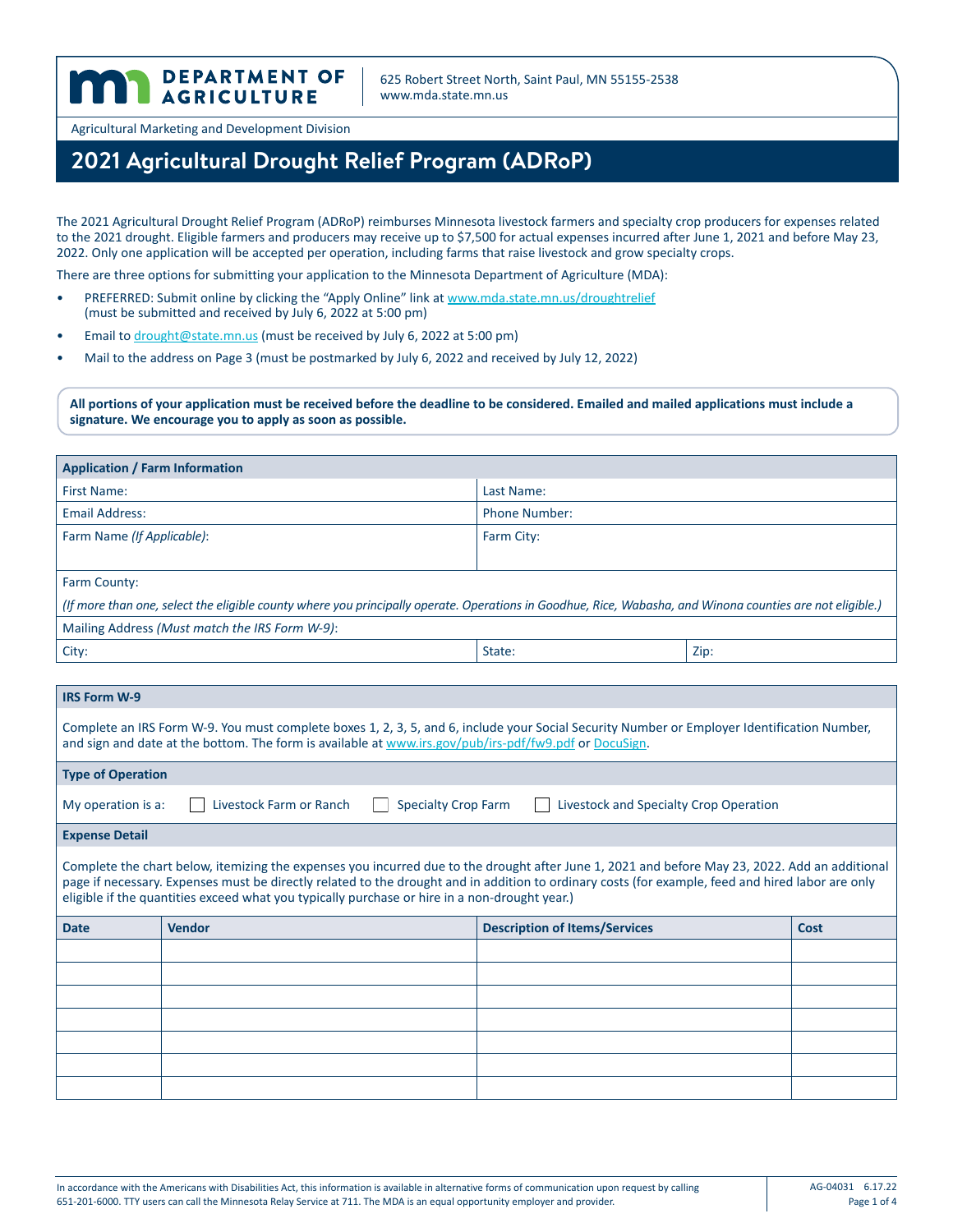| Transportation: In addition to the above expenses, I transported water, livestock to feed, feed to livestock, or livestock to their point of sale on<br>the following occasions:                                                                                                                                                                                                                                                                                                                                                                                                                                                                                                                                                                                                                                                                                                                                                                                                                                                                                                                                                                                                                                                                                                                                                                                                                                                                                                                                                                                                                                                                                                                                                                             |                                                                                                                                                                                                                                                                                                                                                                                                                                                                                                    |       |                                          |  |
|--------------------------------------------------------------------------------------------------------------------------------------------------------------------------------------------------------------------------------------------------------------------------------------------------------------------------------------------------------------------------------------------------------------------------------------------------------------------------------------------------------------------------------------------------------------------------------------------------------------------------------------------------------------------------------------------------------------------------------------------------------------------------------------------------------------------------------------------------------------------------------------------------------------------------------------------------------------------------------------------------------------------------------------------------------------------------------------------------------------------------------------------------------------------------------------------------------------------------------------------------------------------------------------------------------------------------------------------------------------------------------------------------------------------------------------------------------------------------------------------------------------------------------------------------------------------------------------------------------------------------------------------------------------------------------------------------------------------------------------------------------------|----------------------------------------------------------------------------------------------------------------------------------------------------------------------------------------------------------------------------------------------------------------------------------------------------------------------------------------------------------------------------------------------------------------------------------------------------------------------------------------------------|-------|------------------------------------------|--|
| <b>Date</b>                                                                                                                                                                                                                                                                                                                                                                                                                                                                                                                                                                                                                                                                                                                                                                                                                                                                                                                                                                                                                                                                                                                                                                                                                                                                                                                                                                                                                                                                                                                                                                                                                                                                                                                                                  | Loaded Miles (mileage rate \$6/mile)<br>Feed: This includes miles to bring feed to livestock or transport livestock to feed (limited to<br>the first 25 miles). Miles for livestock transported to a feedlot are not eligible.<br>Sales: Transportation of livestock to the point of sale is eligible for the entire loaded trip. This<br>only includes livestock you sold due to the drought.<br>Water: This includes transporting water to livestock or water for irrigation of specialty crops. |       | <b>Reason</b><br>(feed, sales, or water) |  |
| I confirm that I was not compensated through USDA's Emergency Assistance for Livestock, Honey Bees and Farm-raised Fish Program for the first<br>25 loaded miles on any of these trips.<br><b>No</b><br>Yes                                                                                                                                                                                                                                                                                                                                                                                                                                                                                                                                                                                                                                                                                                                                                                                                                                                                                                                                                                                                                                                                                                                                                                                                                                                                                                                                                                                                                                                                                                                                                  |                                                                                                                                                                                                                                                                                                                                                                                                                                                                                                    |       |                                          |  |
|                                                                                                                                                                                                                                                                                                                                                                                                                                                                                                                                                                                                                                                                                                                                                                                                                                                                                                                                                                                                                                                                                                                                                                                                                                                                                                                                                                                                                                                                                                                                                                                                                                                                                                                                                              | <b>Acknowledgements and Attestations</b>                                                                                                                                                                                                                                                                                                                                                                                                                                                           |       |                                          |  |
| You must check each of the following boxes to attest that you meet all the qualifications and understand the requirements of the program.<br>I attest that I am the principal operator or have the authority to apply on behalf of the farm and no other application is being submitted from<br>this farm.<br>I attest that I meet the USDA definition of a farmer and raise livestock or grow specialty crops. A farm is any place from which \$1,000 or<br>more of agricultural products were produced and sold, or normally would have been sold, during the year.<br>I attest that the expenses listed above were incurred because of drought conditions or in preparation for effects of the drought and were<br>directly related to the production of livestock or specialty crops.<br>Under Minn. Stat. § 270C.65, Subd. 3, and other applicable law, I understand that my Social Security number, federal employer tax<br>identification number, and/or Minnesota tax identification number, already provided to the State, may be used by federal and state tax<br>agencies and state personnel involved in the payment of state obligations. These identification numbers may be used in the enforcement of<br>federal and state tax laws which could result in action that requires filing of state tax returns and paying delinquent state tax liabilities, if any.<br>As required under Minn. Stat. § 16B.98, Subd.8, I agree to keep all related records and receipts and make them available to the MDA, State<br>Auditor, or Legislative Auditor for a minimum of six years.<br>I acknowledge that I have read and agreed to the Privacy Notice on page 4.<br>I affirm that the information I am submitting is true, complete, and accurate. |                                                                                                                                                                                                                                                                                                                                                                                                                                                                                                    |       |                                          |  |
| <b>Summary</b>                                                                                                                                                                                                                                                                                                                                                                                                                                                                                                                                                                                                                                                                                                                                                                                                                                                                                                                                                                                                                                                                                                                                                                                                                                                                                                                                                                                                                                                                                                                                                                                                                                                                                                                                               |                                                                                                                                                                                                                                                                                                                                                                                                                                                                                                    |       |                                          |  |
| You must submit the following to the MDA for your application to be considered complete:<br>Completed application form with your signature.<br>IRS Form W-9, signed and dated (available at www.irs.gov/pub/irs-pdf/fw9.pdf or DocuSign).<br>Check here if you submitted your IRS Form W-9 through DocuSign instead of attaching to this application.                                                                                                                                                                                                                                                                                                                                                                                                                                                                                                                                                                                                                                                                                                                                                                                                                                                                                                                                                                                                                                                                                                                                                                                                                                                                                                                                                                                                        |                                                                                                                                                                                                                                                                                                                                                                                                                                                                                                    |       |                                          |  |
| <b>Applicant's Signature</b>                                                                                                                                                                                                                                                                                                                                                                                                                                                                                                                                                                                                                                                                                                                                                                                                                                                                                                                                                                                                                                                                                                                                                                                                                                                                                                                                                                                                                                                                                                                                                                                                                                                                                                                                 |                                                                                                                                                                                                                                                                                                                                                                                                                                                                                                    |       |                                          |  |
| Signature:                                                                                                                                                                                                                                                                                                                                                                                                                                                                                                                                                                                                                                                                                                                                                                                                                                                                                                                                                                                                                                                                                                                                                                                                                                                                                                                                                                                                                                                                                                                                                                                                                                                                                                                                                   |                                                                                                                                                                                                                                                                                                                                                                                                                                                                                                    | Date: |                                          |  |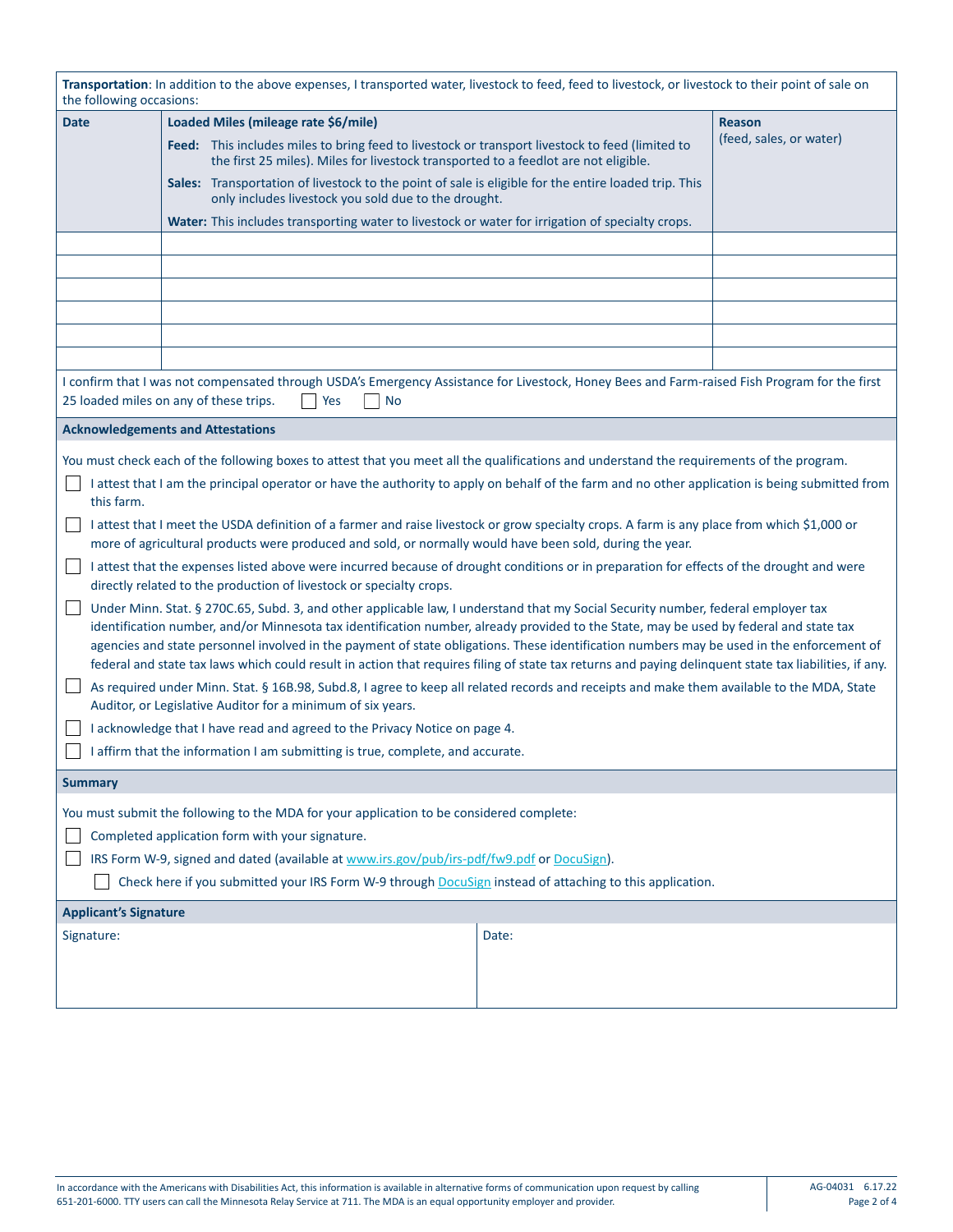# **What is the Minnesota Drought Relief Program for Livestock Farmers and Specialty Crop Producers?**

The 2021 Drought Relief Cost-Share Program reimburses Minnesota livestock farmers and specialty crop producers for expenses directly related to the 2021 drought. Funding for this program is made available through a state general fund appropriation. Producers may apply for a maximum of \$7,500 for actual drought-related expenses incurred after June 1, 2021 and before May 23, 2022.

# **Who may apply?**

Principal operators of livestock and specialty crop farms are eligible to apply. Only one application per farm will be accepted.

- A **farm** is any place from which \$1,000 or more of agricultural products were produced and sold, or normally would have been sold, during the year. This definition includes nurseries, greenhouses, and certain non-profit organizations that operate farms.
- The **principal operator** is the person primarily responsible for the day-to-day operations of the farm.
- **• Livestock** includes beef cattle, dairy cattle, swine, poultry, goats, mules, bison, sheep, horses, farmed Cervidae (deer), Ratitae (flightless birds including emu), and llamas.
- **• Specialty crop** means an eligible crop under the USDA's specialty crop block grant program.

Farms must be located in whole or partially in a county designated by the USDA as a primary natural disaster area after July 19, 2021 and before January 1, 2022, or a county contiguous to a designated county. This includes all counties in Minnesota except Winona, Wabasha, Goodhue, and Rice.

# **How do I apply?**

There are three options for submitting your application to the MDA:

- PREFERRED: Submit online by clicking the "Apply Online" link at <www.mda.state.mn.us/droughtrelief> (must be submitted and received by July 6, 2022 at 5:00 pm)
- Email to [drought@state.mn.us](mailto:drought%40state.mn.us?subject=drought%40state.mn.us) (must be received by July 6, 2022 at 5:00 pm)
- Mail to Minnesota Department of Agriculture, Agricultural Drought Relief Program, 625 Robert St N, Saint Paul, MN 55155 (must be postmarked by July 6, 2022 and received by July 12, 2022)

**To be considered complete, you must include a completed application form and IRS Form W-9. Your application will be considered incomplete if both pieces are not included. Applicants are highly encouraged to apply online and before the deadline.**

The MDA is not responsible for any technical or logistical problems resulting in the MDA not receiving the application on time. It is the responsibility of the applicant to ensure that the submission is received by the MDA before the deadline. It is best practice to submit your application at least 24 hours in advance to prevent unforeseen delays.

Applications submitted after the initial due date will only be considered if funds remain. These applications will be processed on a first-come, firstserved basis.

#### **What types of expenses are eligible?**

Expenses must have been purchased and paid for after June 1, 2021, and before May 23, 2022. **Expenses are only eligible if they were incurred solely because of the drought, and you would not have had them if there was not a drought.**

The following lists are not expected to be all inclusive. If you have expenses that are not listed here, please contact the ADRoP Team for clarification.

- **• Specialty Crop:** water handling equipment such as water tanks, pipeline, water wagons/trailers; water hauling; wells (new, improvements, fixes, replacement pumps); irrigation equipment, including drip irrigation; soil moisture sensors; nozzles; replacement specialty crop seeds, seedlings, or started plants (including site prep, replanting, and technical assistance); extra straw/plastic tarps; additional hired labor; farmers' market fees for cancelled markets or farmers' markets producers were unable to attend due to lack of product
- **• Livestock:** water handling equipment such as water tanks, pipeline, water wagons/trailers; water hauling; wells (new, improvements, fixes, replacement pumps); irrigation equipment; nitrate testing; feed, feed transportation, custom baling, equipment rental; feed storage and handling supplies such as silage tubes and TMR mixers; livestock transportation; livestock pond dredging; cover crop, pasture, or forage replanting (including seeds, site prep, and technical assistance); fencing supplies such as posts, wires, solar chargers; grazing rights; additional hired labor; herd reduction expenses

Livestock farmers may receive up to \$6/loaded mile (up to 25 miles per trip) for transporting feed to livestock. Livestock farmers may also receive \$6/ loaded mile for transporting livestock to feed. Miles for returning livestock to their originating location are not eligible. You cannot claim mileage if the same miles are being covered through USDA's Emergency Assistance for Livestock, Honey Bees and Farm-raised Fish Program. Livestock farmers may also receive up to \$6/loaded mile for bringing livestock to a point of sale if the livestock would not have been sold if there was not a drought.

Livestock farmers and specialty crop producers may also receive up to \$6/loaded mile for transporting water to livestock or water for irrigation of specialty crops.

These funds may not be used as match for any other state grant programs.